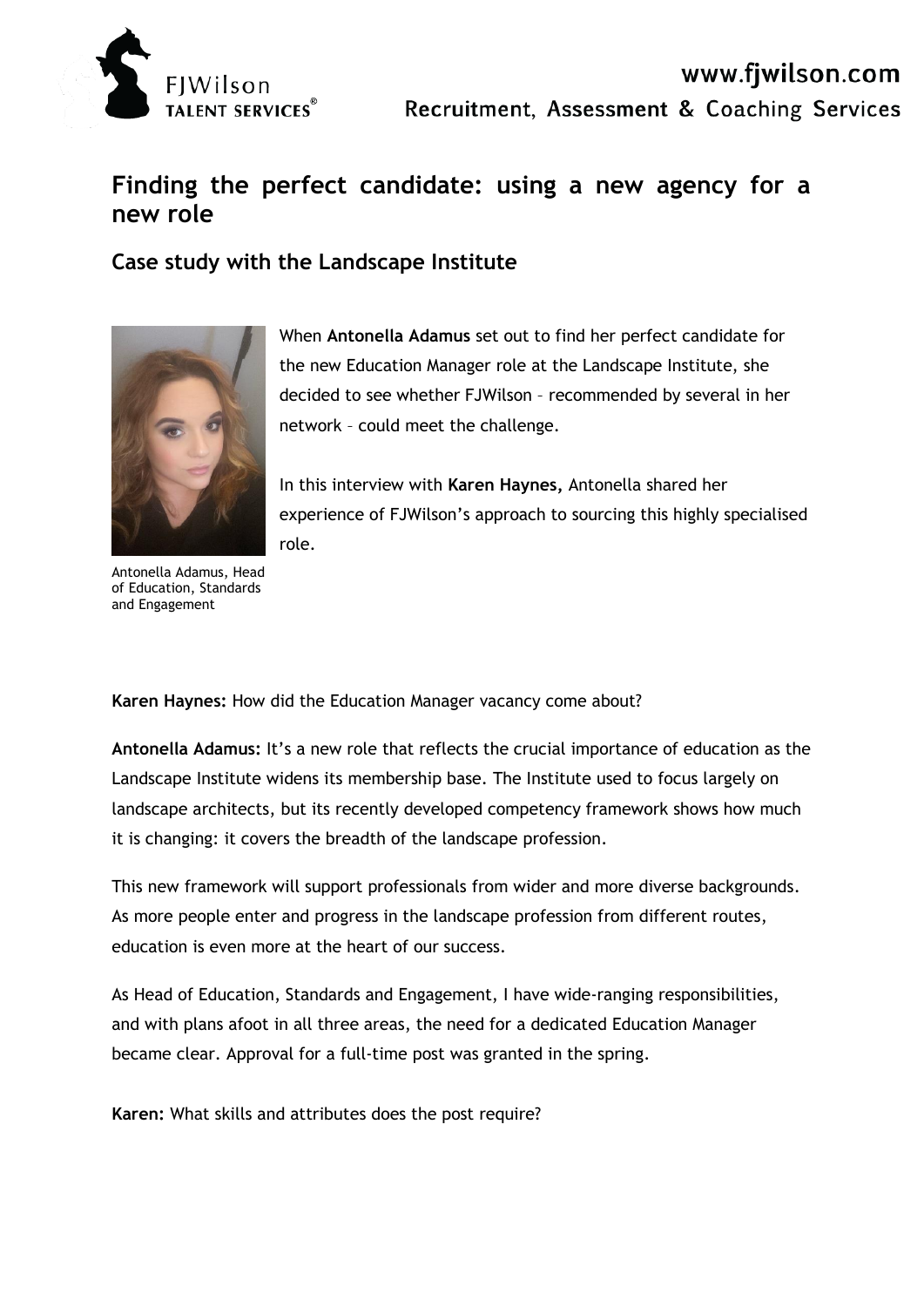

**Antonella:** It's a pivotal but complex role. The complexity lies in bringing different strands and strategies together. It needs understanding in three different areas – which made it a very specialist role, with a narrow range of suitable candidates.

First the role requires an understanding of working in a membership organisation. Second, it needs knowledge of developing professional examination procedures and education and training programmes.

Finally, the post holder must understand accreditation in higher education and maintain the crucial relationships with our partner universities, delivering high course standards.

I found myself developing a clear idea of the sort of person I wanted – someone who'd get to grips quickly with the different parts of the role and have a real passion for each of them.

**Karen:** What factors shaped your recruitment strategy?

**Antonella**: As I refined the job description I recognised that I was looking for a very specific set of skills. And because of the breadth of my responsibilities I needed to appoint someone I could trust to deliver on my strategy.

I realised I'd need help finding that person!

We used our own channels to advertise the role (website and membership), but approached recruiters at an early stage. I've worked with a number of agencies in the past and engaged for this role on a 'no win no fee' (non-exclusive) basis.

**Karen:** Why did you approach FJWilson?

**Antonella:** I knew of FJWilson through personal recommendations from former colleagues, including people who'd found their next job through FJWilson.

Those with a candidate perspective commented on how well FJWilson matched them to roles and the excellent interview prepping they delivered. That gave me a lot of confidence in the care FJWilson would take.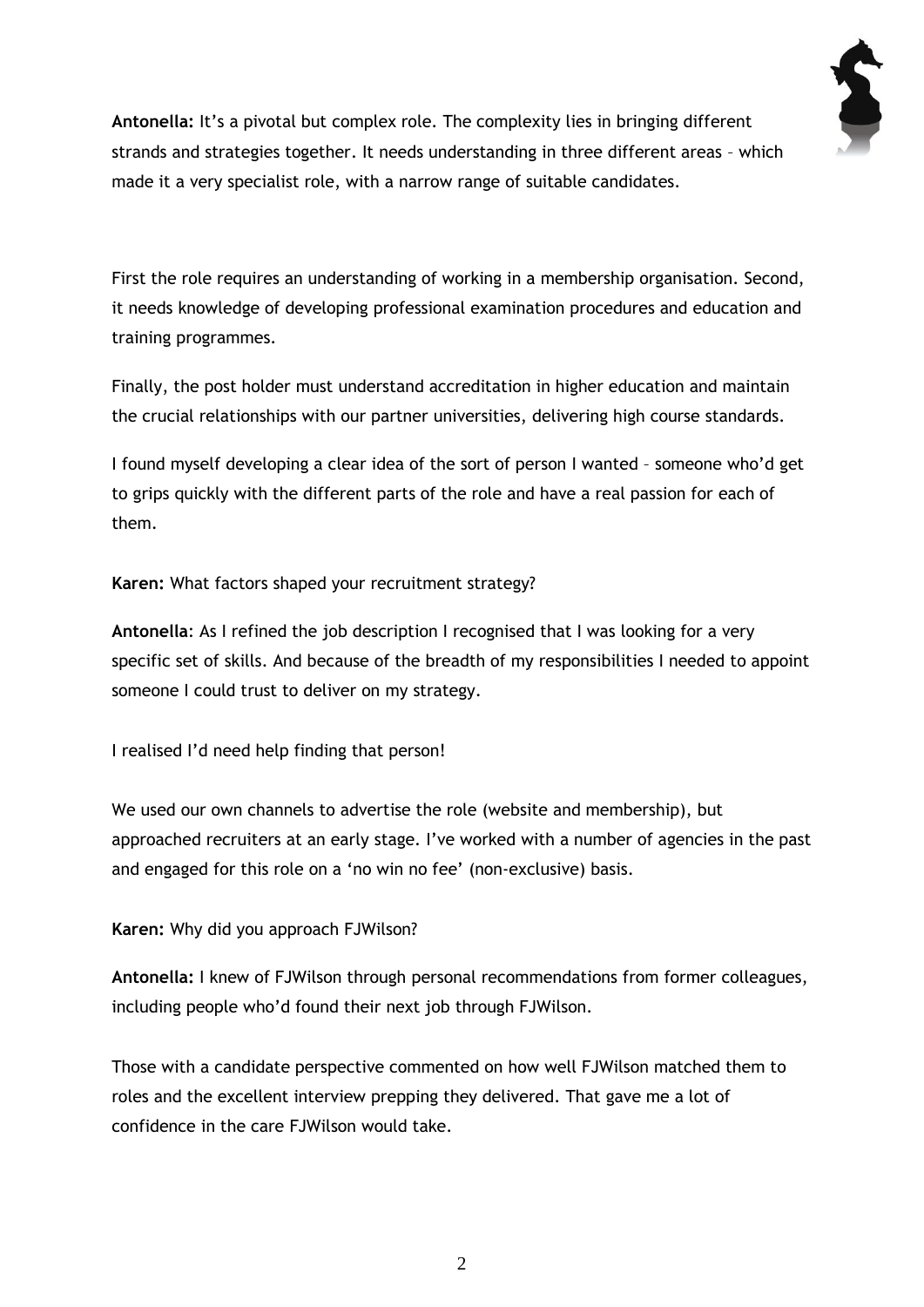

And, of course, it was important too that FJWilson specialises in the membership organisation sector.

FJWilson's customer service and responsiveness was great from the outset. I made a general email enquiry and Fiona (Wilson) responded extremely quickly to set up a call, which then led to a video briefing call with Fiona, Lina (Beynar) and Coby (Drage).

**Karen**: How was the briefing call for the role?

**Antonella:** I was bowled over by it! FJWilson left no stone unturned.

Their questions went over and above the job description. They explored what kind of person would be a really good match for the organisation and for the way I work as well as for the role itself. A real 360-degree view.

**Karen:** Were you surprised by the thoroughness of the briefing call?

**Antonella:** Not surprised – more, it excited me. FJWilson put so much care into understanding me and drilling down into what I was looking for, it really filled me with confidence.

At the end, Fiona and Lina fed back that finding perfectly matched candidates for this specialist role would be challenging. But I'd much rather be presented with just a couple of top-quality candidates than receive dozens of unfocussed CVs – it's not a numbers game!

**Karen:** And how did the search and recruitment process work out?

**Antonella:** FJWilson really delivered in terms of matching and candidate preparation. The screening process was so good they found us a person who is the perfect match.

I'd like to make special mention of Coby, who was tasked with working 1:1 with candidates and me through the process. Coby was so energetic and motivated – super efficient – always 'on it'!